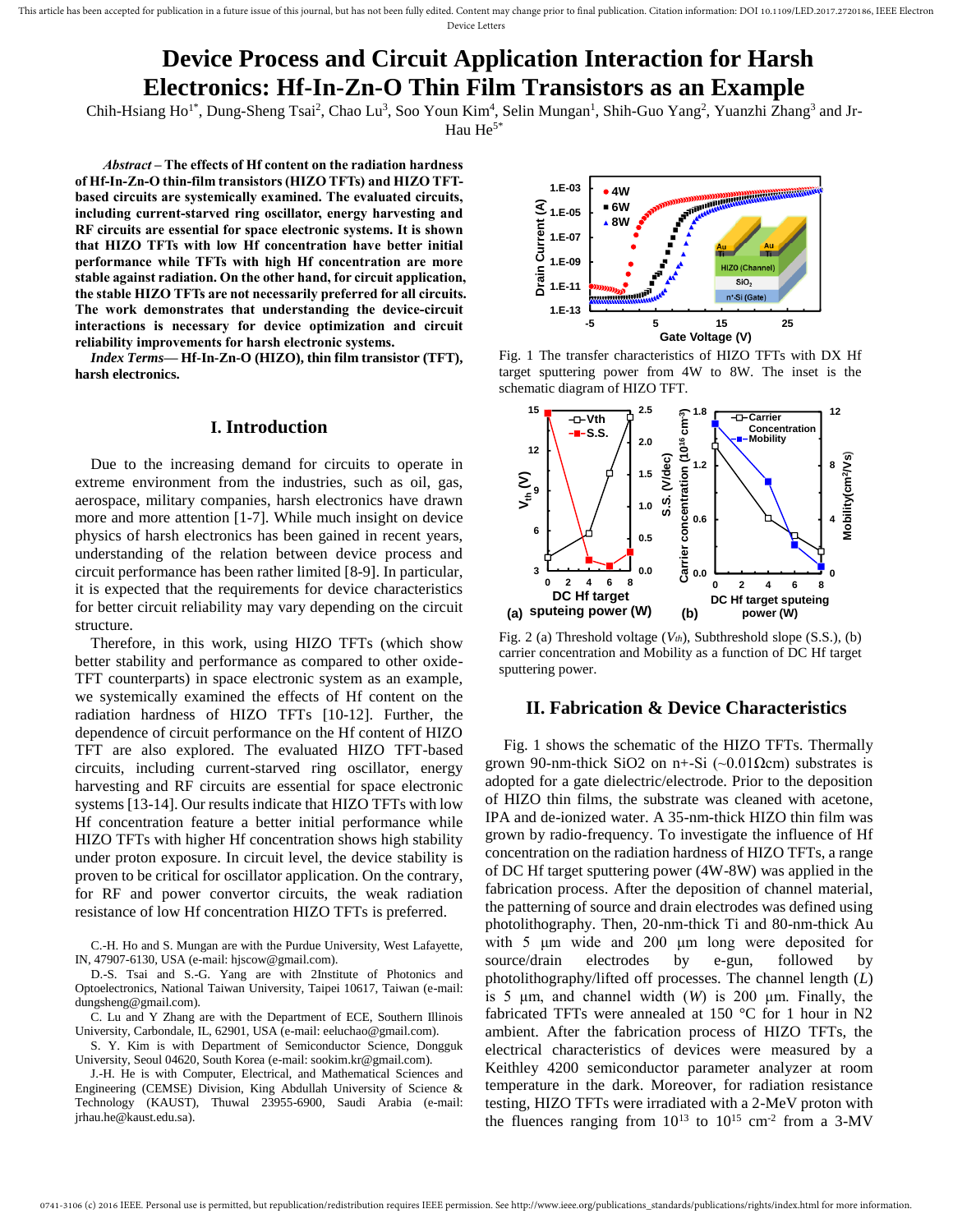This article has been accepted for publication in a future issue of this journal, but has not been fully edited. Content may change prior to final publication. Citation information: DOI 10.1109/LED.2017.2720186, IEEE Elect Device Letters



Fig. 3 *VGS–IDS* curves of HIZO TFTs under (a) 4W and (b) 8W DC Hf target sputtering power with three irradiation fluence conditions (*i.e.* no irradiation,  $10^{13}$  cm<sup>-2</sup> and  $10^{15}$  cm<sup>-2</sup> proton irradiation fluence). The *VGS–IDS* is measured in the dark box at room temperature.



Fig. 4 (a) *μFE*, (b) *Vth* and (c) *S.S* as a function of 2-MeV proton irradiation fluence with two different DX Hf target sputtering power (4W and 8W). The results are extracted from the *I–V* curves of HIZO TFTs in Fig. 3.

tandem accelerator (NEC 9SDH-2, National Electrostatics Corporation). Fig. 1 shows the transfer characteristics of HIZO TFTs with DC Hf target sputtering power from 4W to 8W, while the inset of Fig.1 illustrates the schematic of the asfabricated HIZO TFTs. It is clearly shown in Fig. 2 that when DC Hf target sputtering power increases (*i.e.*, the Hf concentration increases), the threshold voltage (*Vth*) shifts positively while subthreshold slope (*S.S.*), carrier concentration  $(N_c)$ , mobility  $(\mu_{FE})$  and on-current level decreases. The observed decrease in *S.S.* with the increase in Hf concentration is attributed to the reduction in interface and deep trap states. Furthermore, the Hf content-dependent carrier concentration indicates that Hf ions may act as charge-carrier suppressors due to its high oxygen binding energy. Moreover, the decreased  $\mu$ <sub>*FE*</sub> can be attributed to the heavy weight of Hf content that suppresses the carrier diffusion. These results demonstrate the strong dependence of HIZO TFT characteristics on the Hf concentration.

## **III. Device-level Radiation Resistance Test**

For radiation resistance testing, HIZO TFTs were irradiated with a 2-MeV proton beam with the fluences ranging from  $10^{13}$ to  $10^{15}$  cm<sup>-2</sup> from a 3-MV tandem accelerator. The  $V_{GS}$ - $I_{DS}$ curves of HIZO TFTs with 4 W and 8 W DC target sputtering power under different proton fluences are shown in Fig. 3. The results demonstrate narrow distribution for the case of 8W. The device characteristics of HIZO including, *μFE*, *Vth* and *S.S.* are extracted and shown in Fig.4. It is clear in Fig. 4(a) that after



Fig. 5 Comparison of *I–V* curves from Level 62 RPI SPICE model and experimental results for HIZO TFTs under (a) 4W and (b) 8W DC Hf target sputtering power with three irradiation fluence conditions (*i.e.* no irradiation,  $10^{13}$  cm<sup>-2</sup> and  $10^{15}$  cm<sup>-2</sup> proton irradiation fluence).



Fig. 6 The output frequency of a three-stage current-starved ring oscillator [13] as a function of proton irradiation fluence for 4W and 8W Hf target sputtering power conditions.

proton exposure at a fluence of  $10^{13}$  cm<sup>-2</sup>, a reduction in  $\mu$ <sub>FE</sub> was observed. The reduction is due to the increase in lattice and Coulomb scattering causing from the rise of protoninduced trap density in the channel/gate oxide interface and/or in the channel region. Moreover, the increased trap density leads to the negative directional shift of *Vth* and the increased *S.S* as shown in Fig. 4(b) and 4(c). It is worth noting that, as the proton irradiation fluence increases to  $10^{15}$  cm<sup>-2</sup>, the drain current of HIZO TFTs is recovered. These results suggest that recrystallization occurs due to the high substrate temperature during the ultra-high fluence proton radiation process (*i.e.*, self-annealing effects). On the other hand, as shown in Fig. 3(b), the transfer characteristics of 8W TFTs are insensitive to the proton irradiation fluences. Clearly, the high Hf concentration makes the device more stable under proton irradiation. It can be attributed to the fact that the strong chemical bond in HIZO compounds due to the high oxygen binding energy of Hf, leads to the superior stability of HIZO TFTs under proton irradiation.

# **IV. Device Process and Circuit Application Interaction**

To study the effect of radiation on HIZO TFT-based circuits, HSPICE models were extracted and verified with measured device *VGS–IDS* data for circuit simulation. As shown in Fig. 5, the *VGS–IDS* results from Level 62 RPI SPICE model match well with measurement data.

 Having the HSPICE model, we are able to examine and compare the radiation hardness of the HIZO TFT-based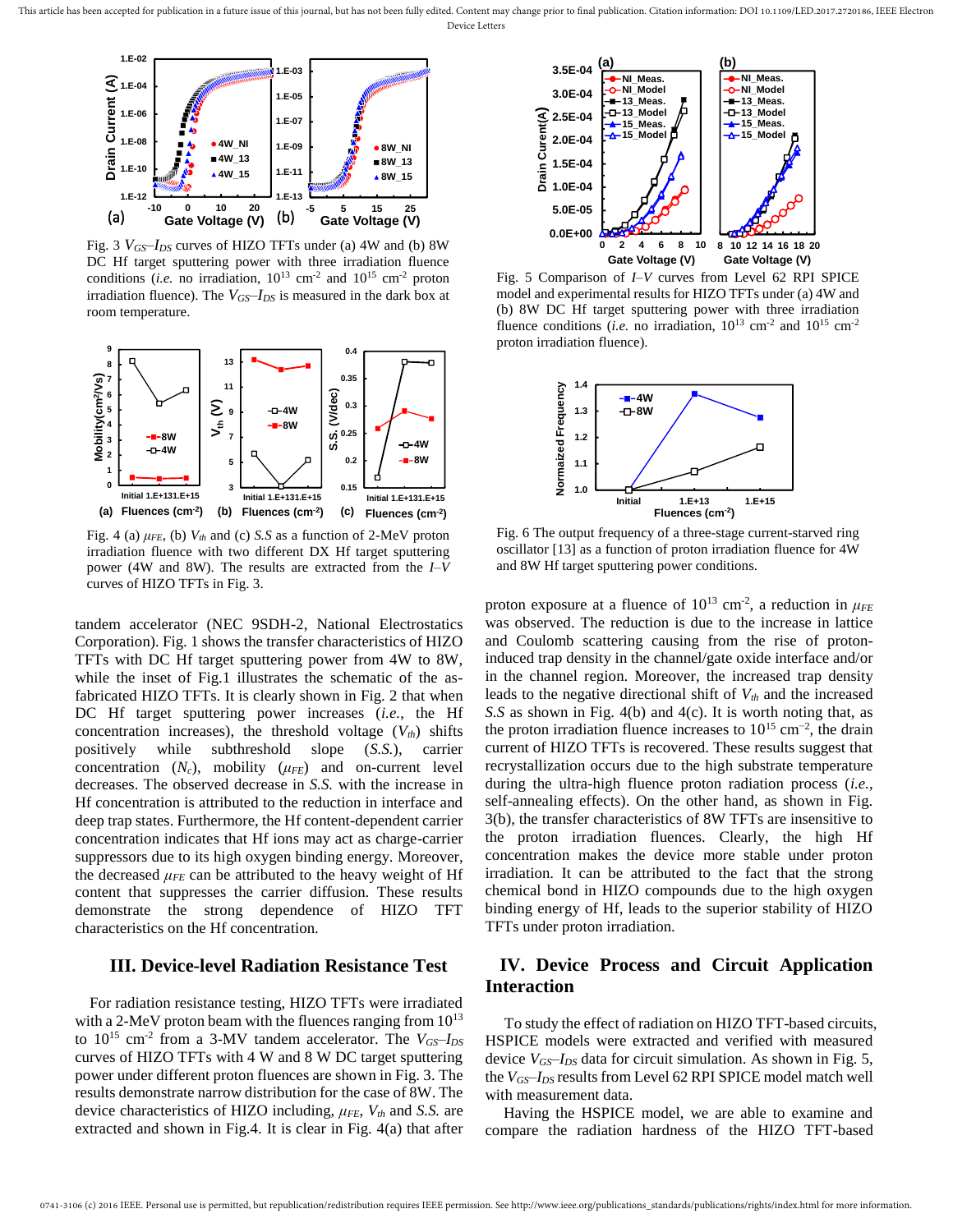This article has been accepted for publication in a future issue of this journal, but has not been fully edited. Content may change prior to final publication. Citation information: DOI 10.1109/LED.2017.2720186, IEEE Elect Device Letters



Fig. 7 Normalized maximum output voltage of a power converter circuit [14] as a function of input voltage with HIZO TFTs under (a) 4W and (b) 8W DC Hf target sputtering power and three irradiation fluence conditions. Normalized harvested output current of a power converter circuit as a function of output voltage with HIZO TFTs under (c) 4W and (d) 8W DC Hf target sputtering power and three irradiation fluence conditions.



Fig. 8 Comparison of (a) cutoff frequency (*fT*) (b) normalized trans-conductance ( $g_m/I_{DS}$ ) for HIZO TFT-based RF circuit under 4W and 8W DC Hf target sputtering power with two irradiation fluence conditions (*i.e.* no irradiation and  $10^{13}$  cm<sup>-2</sup> proton irradiation fluence).

circuits including current-starved ring oscillator, energy harvesting and RF circuits [13-14]. Fig. 6 plots one of the most important characteristics of a three-stage current-starved ring oscillator, the oscillation frequency. Ring oscillators with 4W TFTs exhibit a larger variation (37%) on oscillation frequency than 8W TFTs (16%) after irradiation which is attributed to the larger *Vth* variation of 4W TFTs. This observation suggests that 8W TFT is preferred in this application since a stable output frequency is essential for oscillator circuits.

In a charge pump circuit, the most important characteristics, voltage boosting capability (i.e., maximum output voltage) and power transfer capability (i.e., harvested output current) are mainly determined by on-resistance of a transistor. As shown in Fig. 7, the maximum output voltage and harvested output current of charge pump increase after irradiation for both cases (4W & 8W). Thus, power converter circuit benefits from proton radiation since *Vth* (as well as on-resistance) becomes smaller after irradiation. Note that, similar to device results, the maximum output voltage and harvested output current of charge pump restore back towards no irradiation case when exposing to  $10^{15}$  cm<sup>-2</sup> irradiation due to self-annealing effects, as shown in Fig. 3. Overall, in contrast to oscillator circuit, energy harvesting systems favor 4W HIZO TFTs. These results stress the importance in understanding device-circuit interactions for developing harsh electronic systems.

 Finally, to evaluate the impacts of radiation on RF performances of a HIZO TFT, cutoff frequency (*fT*) and device normalized trans-conductance (*gm/IDS*) extracted from the measured *VGS*–*IDS* data in Fig. 3. As shown in Fig. 8(a) and 8(b), although  $f_T$  and  $gm/I_{DS}$  of 4W TFTs are higher than those of 8W TFTs due to the higher mobility, the 4W TFTs clearly show larger variation with different irradiation fluence conditions on *fT* and *gm/IDS* than 8W TFTs. It should be noted that the variation of device metrics (such as  $V_{th}$ ,  $f_T$  and  $gm/I_{DS}$ ) in analog and RF circuits require increased guard-banding at the design phase, resulting in the higher power consumption.

## **V. Conclusion**

For the first time, the interaction between HIZO TFT process and HIZO TFT-based circuits were examined for harsh applications. We validated that HIZO TFTs with low Hf concentration can achieve better device performance while HIZO TFTs with higher Hf concentration exhibit high stability under proton exposure. On the other hand, for circuits, the stability is shown to be crucial for oscillator application. The weak radiation resistance of low Hf concentration HIZO TFTs, however, is preferred for RF and power convertor circuits. The device-circuit interaction results in this work give insights not only on process optimization for harsh electronic devices, but also in developing high performance and robust harsh electronic circuits.

#### **References**

[1] D.-S. Tsai, W.-C. Lien, D.-H. Lien, K.-M. Chen, M.-L. Tsai, D G. Senesky, Y.-C. Yu, A. P. Pisano and J.-H. He, "Solar-Blind Photodetectors for Harsh Electronics," *Scientific Report,* 4, 2628, Sep. 2013, DOI: 10.1038/srep02628.

[2] T. H. Huang, D.-S. Tsai, P.-K. Yang, W.-Y. Chang, J.-F. Kang, M.-J. Chen and J.-H. He, "Eliminating Surface effects via Employing Nitrogen Doping to Significantly Improve the Stability and Reliability of ZnO Resistive Memory," *Mater. Chem. C*, Issue 45, pp. 7593-7597, 2013, DOI:10.1039/C3TC31542H.

[3] D.-S. Tsai, D.-H. Lien, M.-L. Tsai, S.-H. Su, J.-J. Ke, Y.-C. Yu, L.-J. Li and J.-H. He, "Trilayered MoS<sub>2</sub> Metal-Semiconductor-Metal Photodetectors: Photogain and Radiation Resistance," *IEEE J. Select. Topics Quantum Elect.,* vol. 20, no. 1, 3800206, Jan./Feb., 2014, DOI: 10.1109/JSTQE.2013.2268383.

[4] P. Francis, C. Michel, D. Flandre and J. P. Colinge, "Radiationhard design for SOI MOS inverters," in IEEE Transactions on Nuclear Science, vol. 41, no. 2, pp. 402-407, Apr 1994. doi: